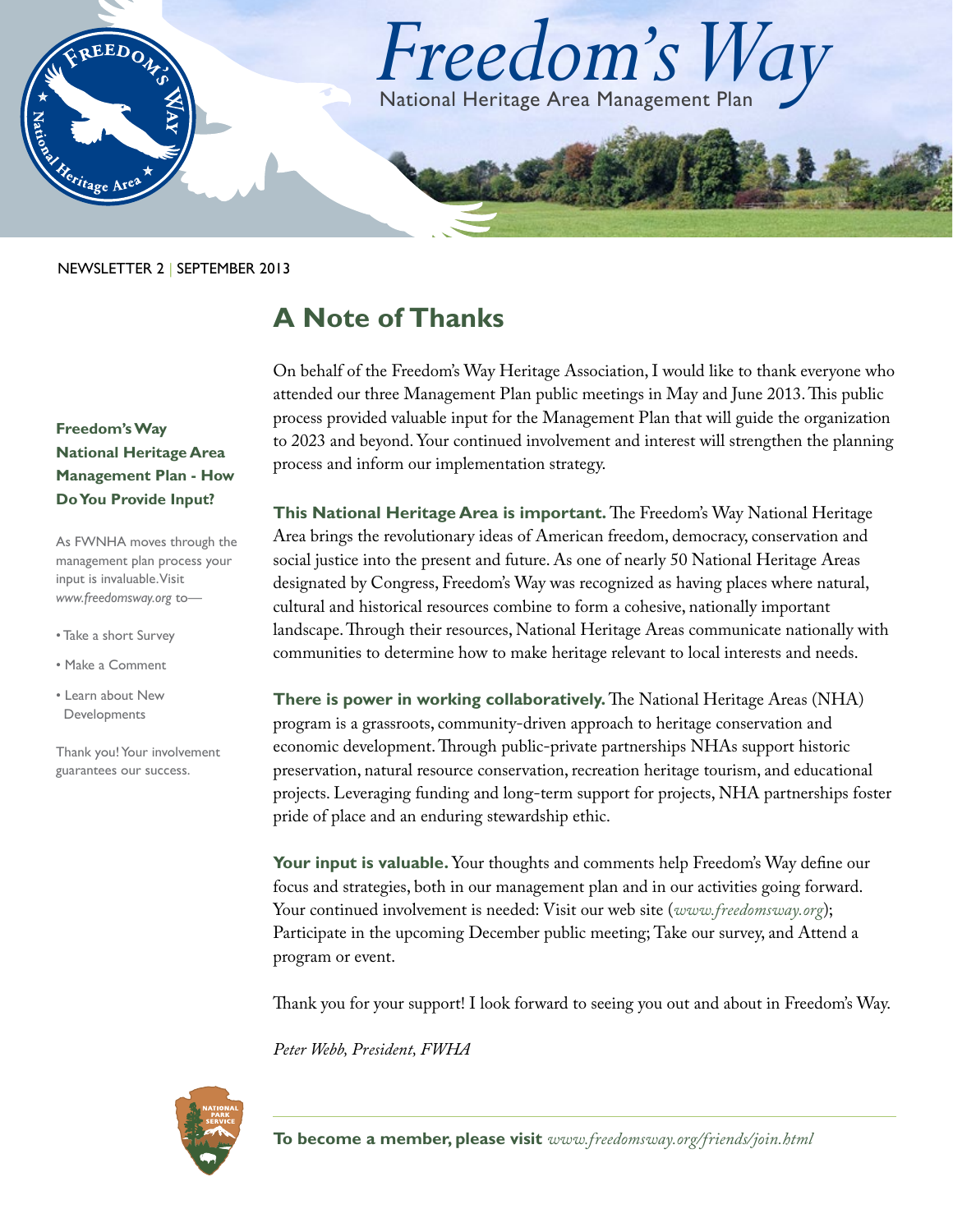## **A Vision for the Future: The Management Plan** *Stewardship for the New England Landscape of American Ideas*

#### **What We've Heard from Stakeholders**

Thanks to everyone who came out to our public meetings on the management plan. When Congress designated the Freedom's Way National Heritage Area (FWNHA), the legislation identified 12 required elements of the final FWNHA management plan, with one of the most critical elements being public input.

We have synthesized what we heard, grouped under a few main topics. The main thread underlying each topic was the need to take local planning, education, and programming efforts and expand them to a regional scale. One of the greatest strengths of Freedom's Way is its potential to foster regional collaboration, and we were pleased to hear suggestions about how we can help.

#### **Programs that Transcend Boundaries**

There is an important need to think regionally and develop programs that span multiple municipalities. Attendees at the public meetings, well-acquainted with current FWNHA programs, brainstormed potential future initiatives. For example, some towns have had successful cemetery tours in the past, but a possible future approach may involve a cemetery tour through neighboring towns that lasts a full day or is expanded to a series of tours. Another example was provided by residents of Sudbury, who know about their town's Babe Ruth connection and wanted to hear about the sports heritage of others towns to see if there is potential for broader programs on sports history.

#### **A Catalyst for Communication**

There is an overarching need to promote regional programs and resources in an integrated manner. Freedom's Way has the opportunity to be this umbrella. In addition to acting as a catalyst for expanded programming, attendees identified Freedom's Way as one of the best megaphones for broadcasting these events. Several dozen examples of newsletters, organization websites, and email lists were cited for their useful information, but we kept hearing,

"I'd love to get all this information in one place." The need for a centralized calendar of events that is well-maintained and easily accessible, including both Freedom's Way events as well as relevant events by other organizations, was often expressed. Attendees identified Freedom's Way as uniquely positioned for this role, as its geographic extent and connections can encourage the necessary cooperation among a variety of state, federal, and local groups. As a regionally-based organization, Freedom's Way is poised to expand more media attention for events throughout the region.

#### **Promoting Resources**

One of the things we heard loud and clear is how proud you are of this region, and your desire to show it off to others. Attendees were full of suggestions about how Freedom's Way can turn the area's individual attractions into destination travel, highlighting the multiple cultural, natural, and commercial options available for full-day and weekend travelers. In addition, as one of the region's broadest entities, Freedom's Way can help organizations and governments understand the current visitor market, and the benefits of identifying potential inroads into local, regional, and interstate tourism.

Recognizing that Freedom's Way covers a large area, attendees liked the idea of establishing three to five information center "hubs" spread throughout the region, especially in locations that already get visitor traffic. At these places, visitors might find out what nearby museum has exhibits for kids, where to eat lunch, and what trails are accessible, all within a 20-minute drive. Hubs would be places to build on-the-spot itineraries at a moment's notice.

The first step in letting people know what resources are available in Freedom's Way is identifying the resources and their location. As part of the management plan requirements, maps of the region's many different cultural, natural, and civic resources are being developed to provide easy access to information. This effort requires combining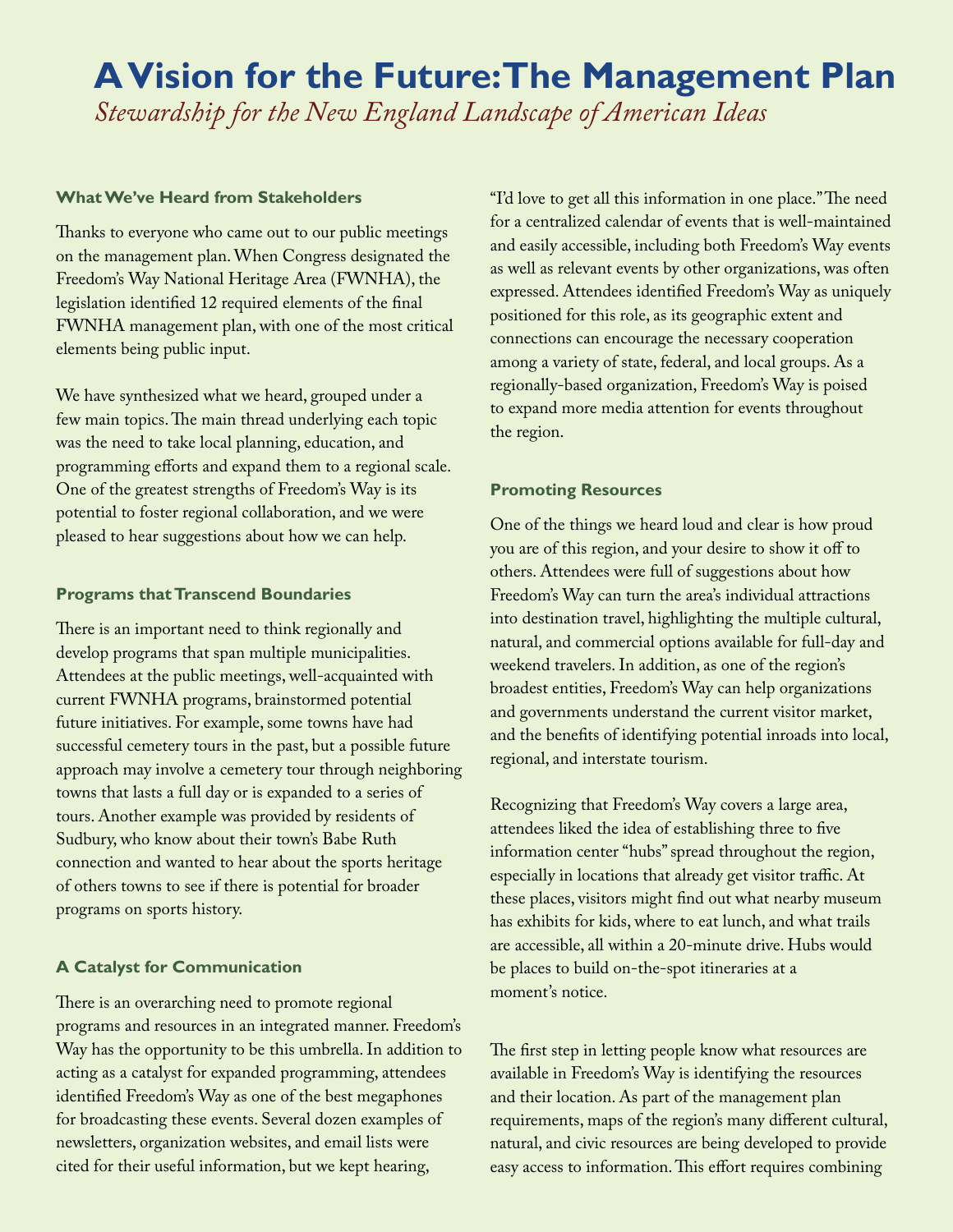# **for the Freedom's Way National Heritage Area**



previous inventories with new information gathered from previous inventories with hew information gathered from<br>state agencies, regional planning authorities, and people<br>!!! like you. **MHC Historic Inventory Bicycle Trails Open Space and Conservation Land**

#### **Planning and Partnerships** #\* NRHP and LHD

Regional planning and broad-based partnerships are the foundations a successful heritage area. Stakeholders and members of the public identified a need for an organizing force that helps protect and promote the characteristics that make this area special. Among the many discussions we heard a need for: **\* Legend applies to a larger map extent. Some legend items might not display in this map.**

- A centralized clearinghouse for towns that have implemented, or are considering, non-traditional planning initiatives focused on livable communities and/or historic resources.
- Supporting and promoting the programs and projects that celebrate Freedom's Way's continuing heritage, such as the local farmers that are vital to many of our towns' economies.
- Developing innovative strategies for economic development and heritage tourism on a regional scale.

#### **Mapping the Resources of Freedom's Way**

One of the major goals for the FWNHA Management Plan is to create a comprehensive inventory of natural, historic, and recreational resources of the Heritage Area. So, we are mapping the many important places of Freedom's Way in GIS (Geographical Information System).

A live GIS station facilitated by a GIS specialist from the consulting team was set up during each of the public meetings to demonstrate the database and help the public understand how GIS works. We initially thought that the main purpose of the GIS station would be to collect information about existing resources that were not already in the current database. However, we found that most people expressed a greater interest in how this technology can help organize the information we already have, and how it can be used to promote the Freedom's Way National Heritage Area. From suggested thematic layers of information to possible ways to make the maps readily available, we heard a number of ideas from people already thinking ahead to various useful applications!

As a result of the Stakeholder meeting and the public meetings a number of things became clear. A great sense of pride exists in this area coupled with a strong desire to work to promote it to others. Agencies, organizations and local citizens quickly recognized the opportunity for Freedom's Way to be the catalyst for centralized communication of programs, events and resources. The potential to take residents and visitors beyond the boundaries of their town to a larger, more regional, audience could prove vital to economic development and regional tourism. As many pointed out, Freedom's Way's ability to generate partnerships that involve a variety of like-minded organizations provides a stronger voice when approaching agencies such as the MBTA. In a sense, the collaboration, exchange of ideas among seemingly diverse organizations, and the friendships formed during the meetings bore witness to what Freedom's Way could accomplish on a much larger scale as a National Heritage Area.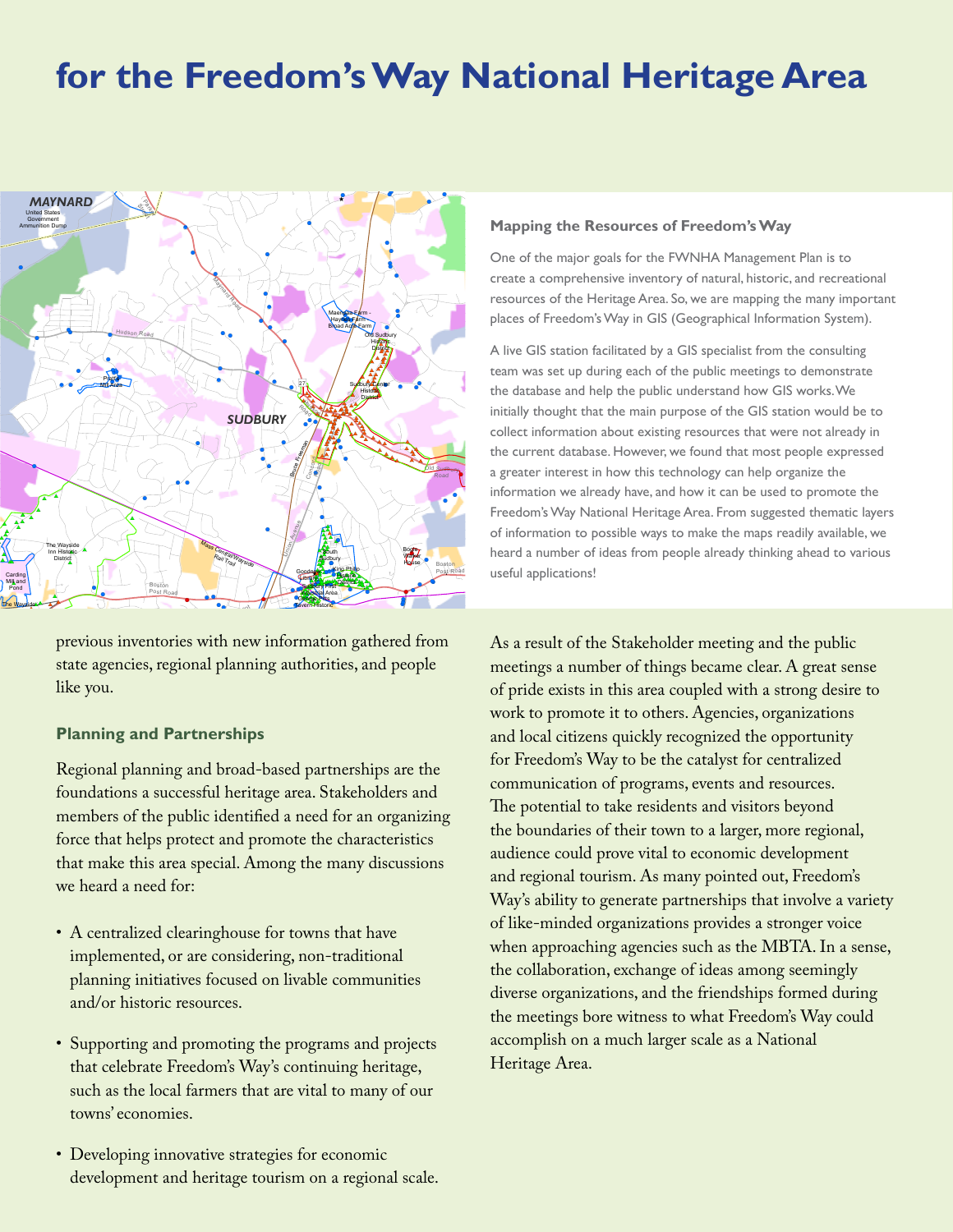## **Stories We Heard**

#### **Did You Know… Stories from Freedom's Way**

In order to find out more about connections throughout the region, we asked meeting attendees to tell us briefly, on an index card, about local stories that others might not know. People responded with dozens of stories about individuals, places, and traditions. From the earliest settlers in NH who were connected to those in MA through deep family ties, to the 20th century efforts to encourage more thoughtful development, conversations with attendees kept identifying different ways in which these "local" stories contribute to a broader regional tale. Here are just a few:

#### **Did You Know…that there is a ghost town in Freedom's**

**Way?** In the early 18th century, the town of Monson, NH was established between what is now Hollis and Milford. Plagued by poor cultivation conditions and insufficient infrastructure, the town dissolved only 23 years after its official incorporation in 1737. Today, you can still visit this abandoned town site, which provides an archaeological snapshot into this Colonial settlement. The site was acquired by the Society for the Protection of New Hampshire Forests beginning in 1998, largely due to the enthusiasm of local residents, in order to save the town site from development and open it up for recreational use and study.

**Did You Know…that the first golf course open to African Americans was in Stow, MA and that their first national tournament was played here in 1926?** At a time when segregation barred African Americans from several area clubs, Stow Acres Country Club (then called Mapledale) was open to all. Wealthy Boston merchant Charles Cox constructed the nine-hole course in the early 1920s and hired African American Robert Hawkins to be the first course manager. Several oral histories have given accounts of Mapledale's early days and the first tournament, as well as about Hawkins and his family.

**Did You Know…that Shirley, MA was home to author and preeminent urban planner Hermann Field?** Born in Zurich, Switzerland, Field was imprisoned by the Communist authority in Poland after World War II while inquiring after his brother, Noah. Hermann and his cellmate kept themselves alert by writing books while serving their sentences. Decades later, Hermann and his wife Kate followed up with a book about their experiences "Trapped in the Cold War". While imprisoned, Field developed an abiding interest in sustainable development. In 1973 he established a multi-disciplinary planning program at Tufts University that became the Department of Urban and Environmental Policy and Planning. Today, the program is partially endowed by the Hermann and Kate Field Education Fund.

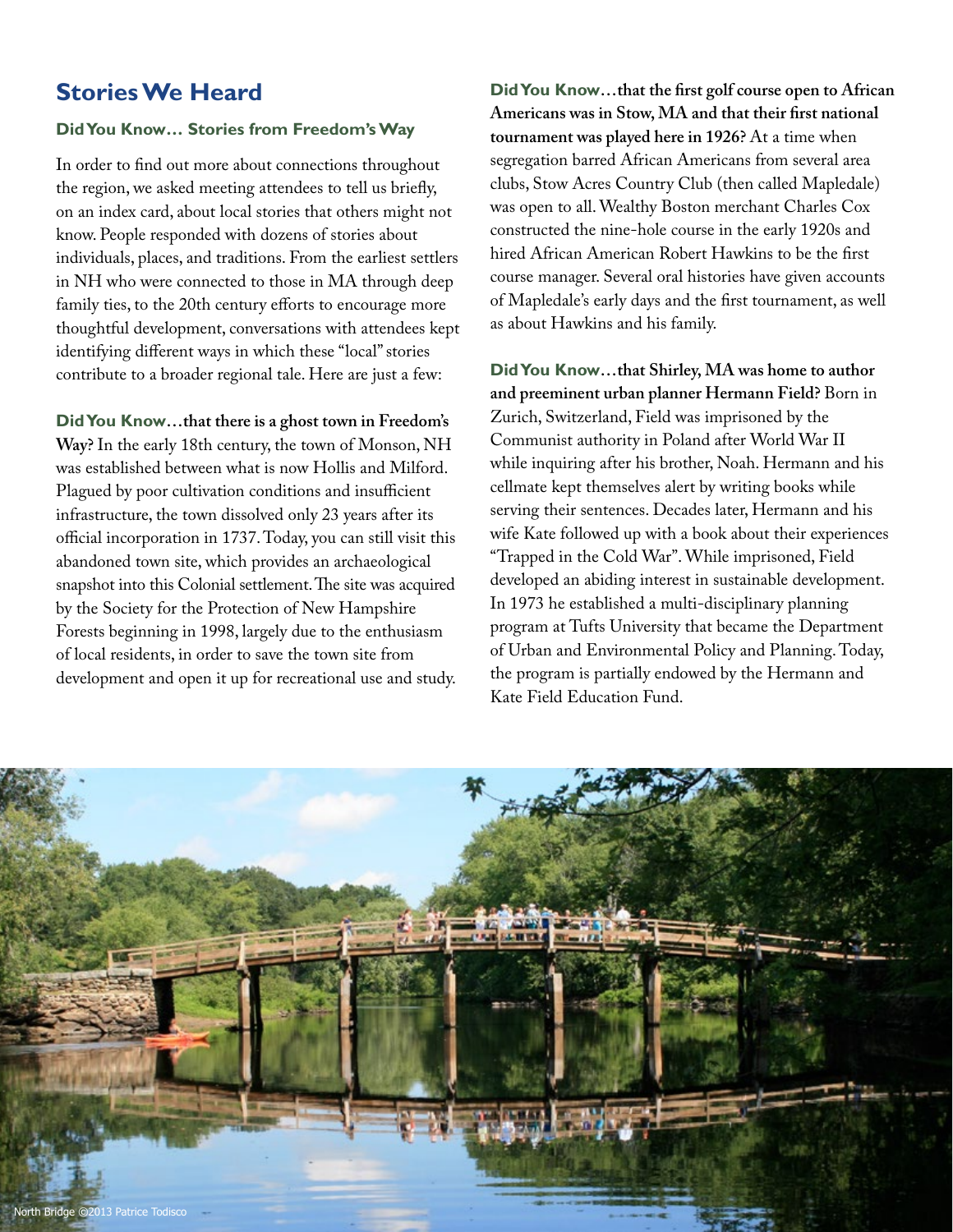## **Freedom's Way Programs**

**FREEDOM'S WAY ANNUAL MEETING & SLEEPY HOLLOW CEMETERY TOUR** October 20, 2013 • 2:00-3:15 PM

#### **Sleepy Hollow Cemetery & Concord Art Association, Concord, MA**

#### *Sleepy Hollow Cemetery Tour - 2:00 PM*

Explore the grounds and history of one of the first American cemeteries designed with a park-like setting. Visit the graves of Patriots, authors, and history-makers as your tour guides Jayne Gordon, Corinne Smith, and Lou Sideris, share stories about these figures of the past.

#### *Reception & Annual Meeting - 3:30 PM*

Join members and friends for light refreshments and the Annual Meeting held at the *[Concord Art Association](http://www.concordart.org/)*. Our host destination combines the past with modern art exhibits and programs found inside the historic *[John Ball](http://www.concordart.org/about/about_john_ball_house.php)* 

#### **IN THOREAU'S FOOTSTEPS: WESTWARD I GO FREE** September 19, 2013 • 6:30 - 8:00PM



#### *Bigelow Public Library, 54 Walnut Street, Clinton, MA*

Henry David Thoreau's longest journey is one that is often overlooked when for two months in 1861, Thoreau and Horace Mann Jr., traveled from

nne Smith, author and naturalist

Massachusetts to Minnesota and back, including a passthrough of Clinton. Author and naturalist Corinne H. Smith will take you on a visual travelogue depicting their routes, the sights they saw and wrote about, and what you can see in those same places today.

In partnership with the Bigelow Public Library, this FREE program is partially funded by a grant from the Clinton Cultural Council, supported by the Mass Cultural Council.

For more information go to: *<www.freedomsway.org/projects/thoreau.html>*



Author's Ridge, Sleepy Hollow Cemetery, 1930s postcard, Courtesy of Tish Hopkins.

*[House.](http://www.concordart.org/about/about_john_ball_house.php)* This preserved and readapted building has witnessed three centuries of people and historic happenings.

For directions and to register, visit: *[www.freedomsway.org/](http://www.freedomsway.org/friends/news.html#2013annualmeeting) [friends/news.html#2013annualmeeting](http://www.freedomsway.org/friends/news.html#2013annualmeeting)*

#### **FREEDOM'S WAY CONVERSATION: AMERICA'S BACKYARD LIBRARY** September 22, 2013 • 2:00-4:00PM

#### *Milford Town Hall, One Union Square, Milford, NH*

Join Jim Moran, the American Antiquarian Society's Director of Outreach, in the beautifully restored Milford Town Hall to explore unique items from the New Hampshire towns of Amherst, Nashua, Hollis, Brookline, Greenville, Mason, Milford, and New Ipswich.

The American Antiquarian Society, a national library whose collections comprise over 4 million items from throughout the United States, Canada, and the British West Indies, is located in Worcester, MA. The society holds many historical items related to the history of many Freedom's Way's communities.

Continue the conversation during a reception that starts at 3:30PM. This program is offered in partnership with the Milford Historical Society *[\(www.milfordhistory.org](http://www.milfordhistory.org)*) and Souhegan Valley Chamber of Commerce. To learn more, visit *<http://freedomsway.org/friends/news.html>*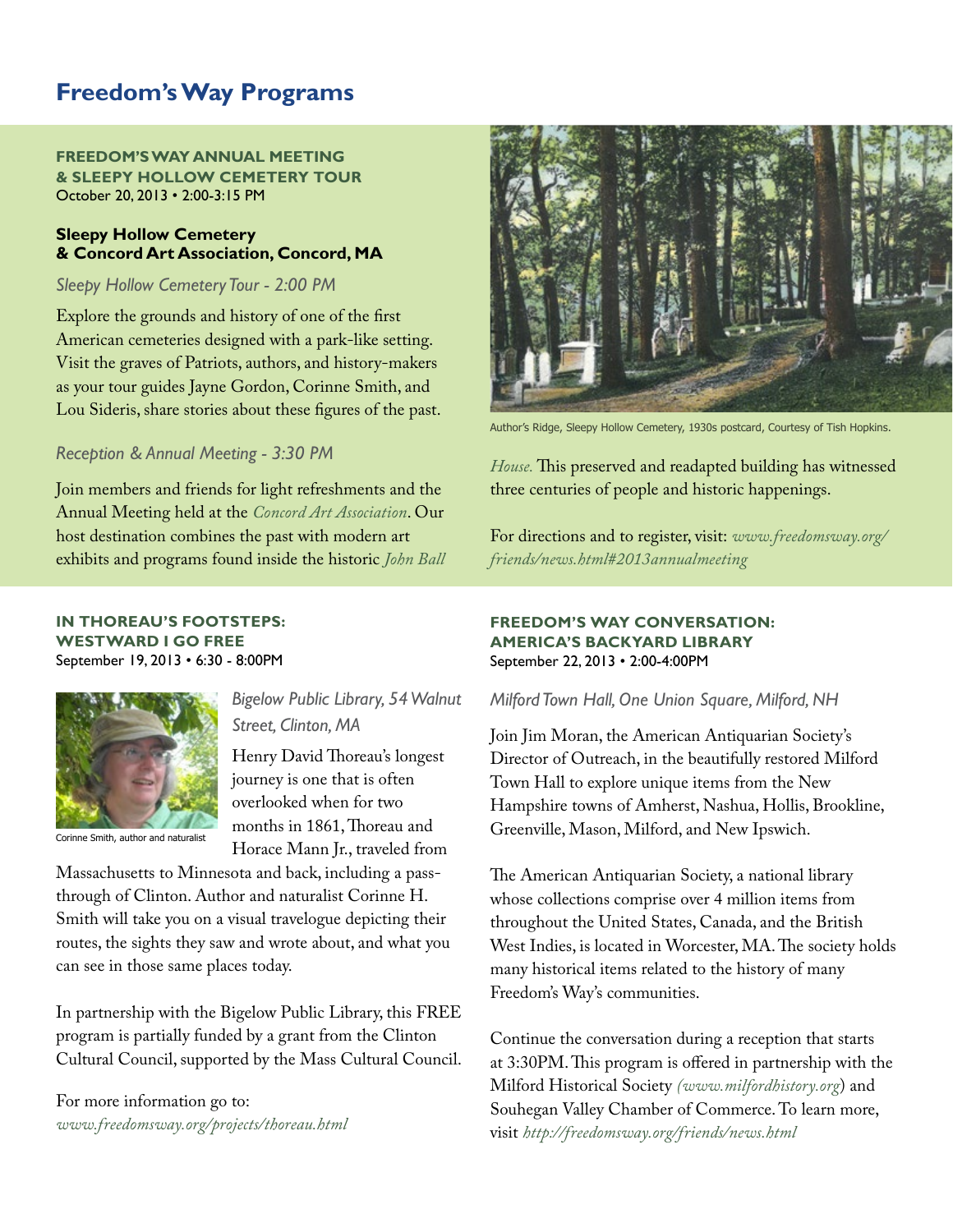## **Partner Programs**

#### **BEAVER BROOK ASSOCIATION** September 28th-29th •11:00AM-5:00PM

#### *Fall Festival & Nature Arts Show*

Beaver Brook Nature Center in Hollis NH invites you to their 33rd annual Fall Festival and Nature Art Show. This free event offers ongoing activities including live animal demonstrations, nature crafts for children, a honeybee talk/demonstration, live music, and homemade food for sale. The Maple Hill Gardeners sell original arrangements and wreaths made from the dried harvest of their gardens. Choose from two days of things to do from the pumpkin trail, spinning demonstrations, and art show to presentations by Eyes on Owls or sing-along with the Harmonica Saints.

For directions and a full weekend schedule, visit: *[www.beaverbrook.org/welcome/32nd-annual-nature-art](http://www.beaverbrook.org/welcome/32nd-annual-nature-art-show-call-for-artists)[show-call-for-artists](http://www.beaverbrook.org/welcome/32nd-annual-nature-art-show-call-for-artists)*

#### **THE OXBOW NATIONAL WILDLIFE REFUGE**

#### *Visitor Contact Station, Hospital Road, Devens, MA*

This fall, outdoor enthusiasts and families will soon be enjoying a new Visitor Contact Station complete with a gathering space, a universally accessible trail to an amphitheater, and a connection to a newly opened trail. River access is still in construction at this time. However, once complete, riverside parking with a car-top boat launch will provide a new recreational opportunity for visitors to enjoy. Accomplished primarily with Federal grants and in partnership with MassDevelopment and Devens Enterprise Commission, the site offers amenities for visitors to this special national wildlife refuge that stretches for eight miles along the Nashua River and covers 1,667 acres of wetlands, forests, and trails.

For directions and to learn more, visit: *[www.fws.gov/refuge/oxbow](http://www.fws.gov/refuge/oxbow)/*



Marcia Wilson's Eyes On Owls presentation. Photo © Mark Wilson / WILDSHOT.



Oxbow NWR Visitor Contact Station soon to open. Photo © Oxbow NWR.

#### **FWHA Welcomes New Executive Director**

The Freedom's Way Board of Directors are pleased to welcome interim Executive Director, Patrice Todisco, who will oversee our management planning process. Patrice is an experienced professional with more than 20 years of executive leadership in the public and non-profit sectors, most recently with the Boston Esplanade Association and the Boston Harbor Association. She holds an advanced degree in landscape architecture from Harvard University and is active in the International Council on Monuments and Sites (ICOMOS). We feel certain her leadership and knowledge will help shape our interpretive plan as well as ensure the success and timeliness of the management planning process.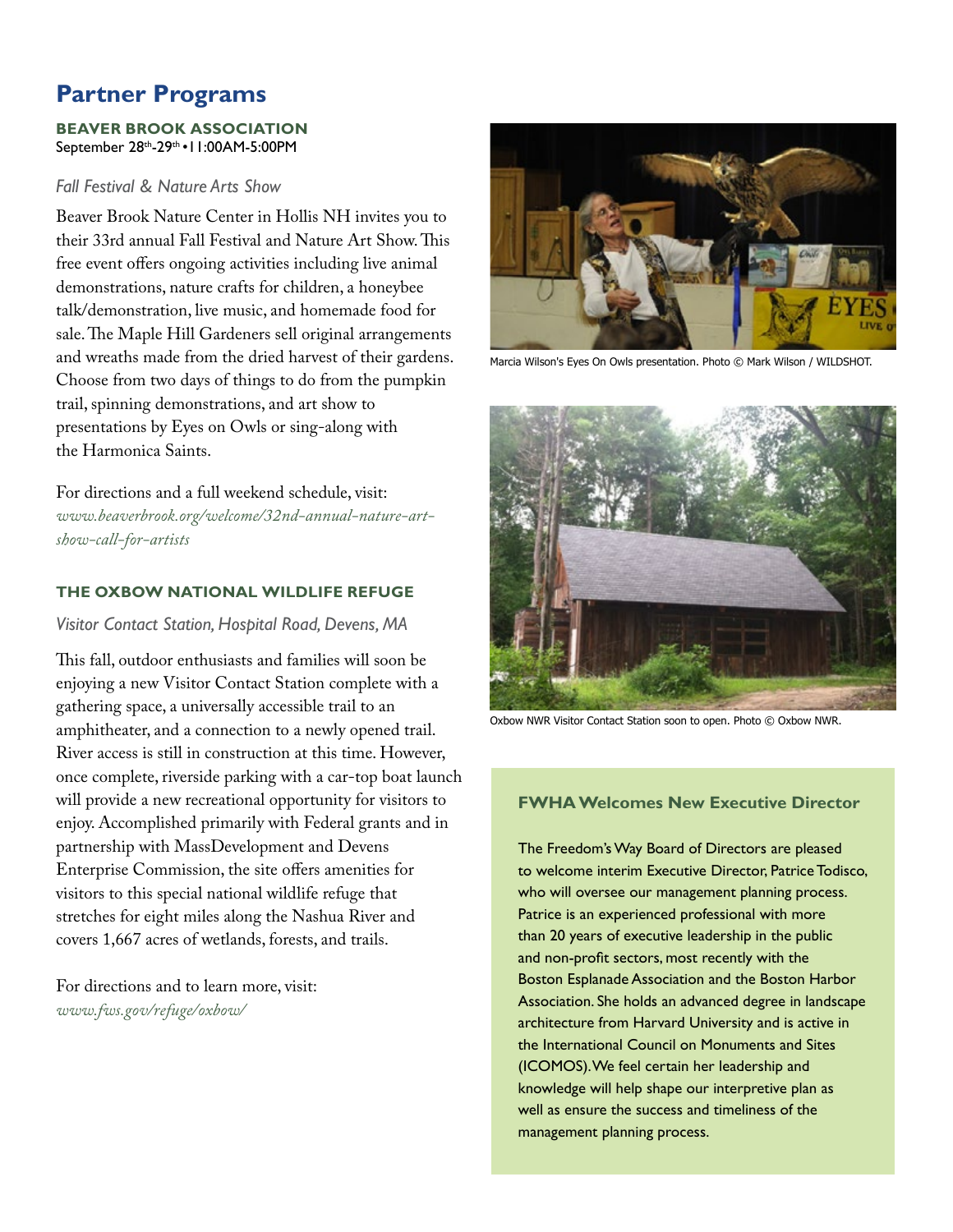## **Freedom's Way National Heritage Area**



#### **What's Next?**

Over the next few months, we will be preparing the draft management plan that will be the subject of a public meeting on December 4<sup>th</sup> in Devens, MA and will be available online before the meeting for review and comment.

The final management plan will be produced in December 2013 for submission to the Secretary of the Interior for review and approval. We anticipate that the final plan will be approved early in 2014.

#### **Take the Survey and Share your Thoughts**

Your continued input is important as we draft the management plan and identify ways to improve our communication with members and visitors. We hope you will take time to complete a short survey with a series of questions about activities in the Freedom's Way National Heritage Area.

Please go to: *[www.freedomsway.o](www.freedomsway.org)rg*